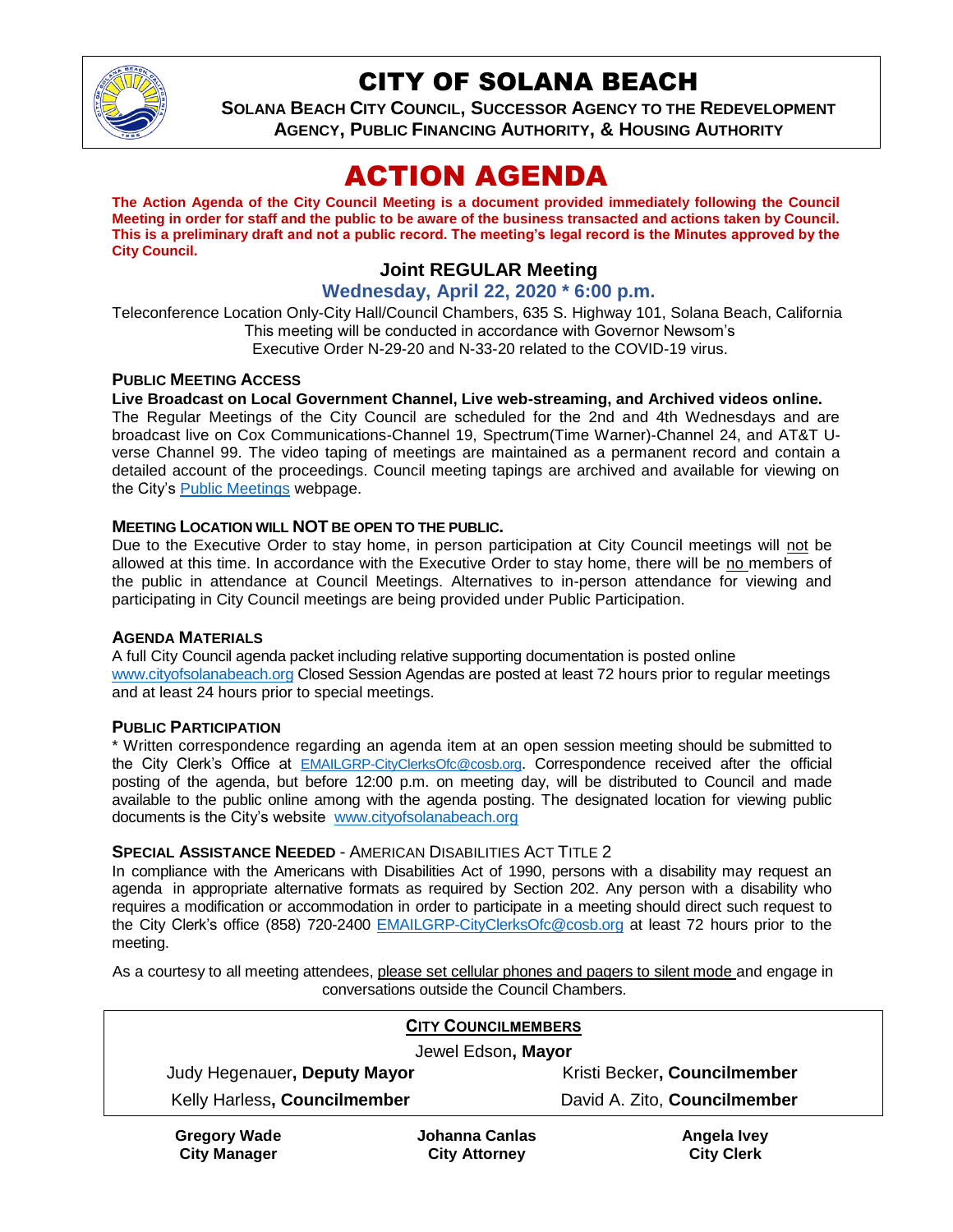# **CALL TO ORDER AND ROLL CALL:**

## **FLAG SALUTE:**

## **APPROVAL OF AGENDA:**

**COUNCIL ACTION: Approved 5/0**

#### **ORAL COMMUNICATIONS:**

*Written correspondence may be submitted for Oral Communications.* 

#### *See [Public Participation](#page-0-0) on the front page for information on how to submit public comment.*

This portion of the agenda provides an opportunity for members of the public to address the City Council on items relating to City business but not appearing on today's agenda. Pursuant to the Brown Act, no action shall be taken by the City Council on public comment submittals. Council may refer items to the City Manager for placement on a future agenda.

**Public [Submittals \(upd. 4-22 at 11:30am\)](https://solanabeach.govoffice3.com/vertical/Sites/%7B840804C2-F869-4904-9AE3-720581350CE7%7D/uploads/1_-_Oral_Comm_(P._Walker)_-_4-22_(1030am)_-_R.pdf)**

#### **COUNCIL COMMUNITY ANNOUNCEMENTS / COMMENTARY:**

*An opportunity for City Council to make brief announcements or report on their activities. These items are not agendized for official City business with no action or substantive discussion.* 

## **A. CONSENT CALENDAR:** (Action Items) (A.1. - A.6.)

Items listed on the Consent Calendar are to be acted in a single action of the City Council unless pulled for discussion. Any member of the public may address the City Council on an item of concern by submitting written correspondence to the City Clerk's Office.

*See [Public Participation](#page-0-0) on the front page for information on how to submit public comment.*

Those items removed from the Consent Calendar by a member of the Council will be trailed to the end of the agenda, while Consent Calendar items removed by the public will be discussed immediately after approval of the Consent Calendar.

## **A.1. Minutes of the City Council.** (File 0300-30)

Recommendation: That the City Council

## 1. Approve the Minutes of the City Council Meeting held February 26, 2020.

Approved Minutes [http://www.ci.solana-beach.ca.us/index.asp?SEC=F0F1200D-21C6-4A88-8AE1-0BC07C1A81A7&Type=B\\_BASIC](http://www.ci.solana-beach.ca.us/index.asp?SEC=F0F1200D-21C6-4A88-8AE1-0BC07C1A81A7&Type=B_BASIC) **COUNCIL ACTION: Approved 5/0**

## **A.2. Register Of Demands.** (File 0300-30)

Recommendation: That the City Council

1. Ratify the list of demands for March 21, 2020 – April 03, 2020.

[Item A.2. Report \(click here\)](https://solanabeach.govoffice3.com/vertical/Sites/%7B840804C2-F869-4904-9AE3-720581350CE7%7D/uploads/Item_A.2._Report_(click_here)_04-22-20_-_O.pdf)

*Posted Reports & Supplemental Docs contain records up to the cut off time, prior to the start of the meeting, for processing new submittals. The final official record containing handouts, PowerPoints, etc. can be obtained through a Records Request to the City Clerk's Office.* **COUNCIL ACTION: Approved 5/0**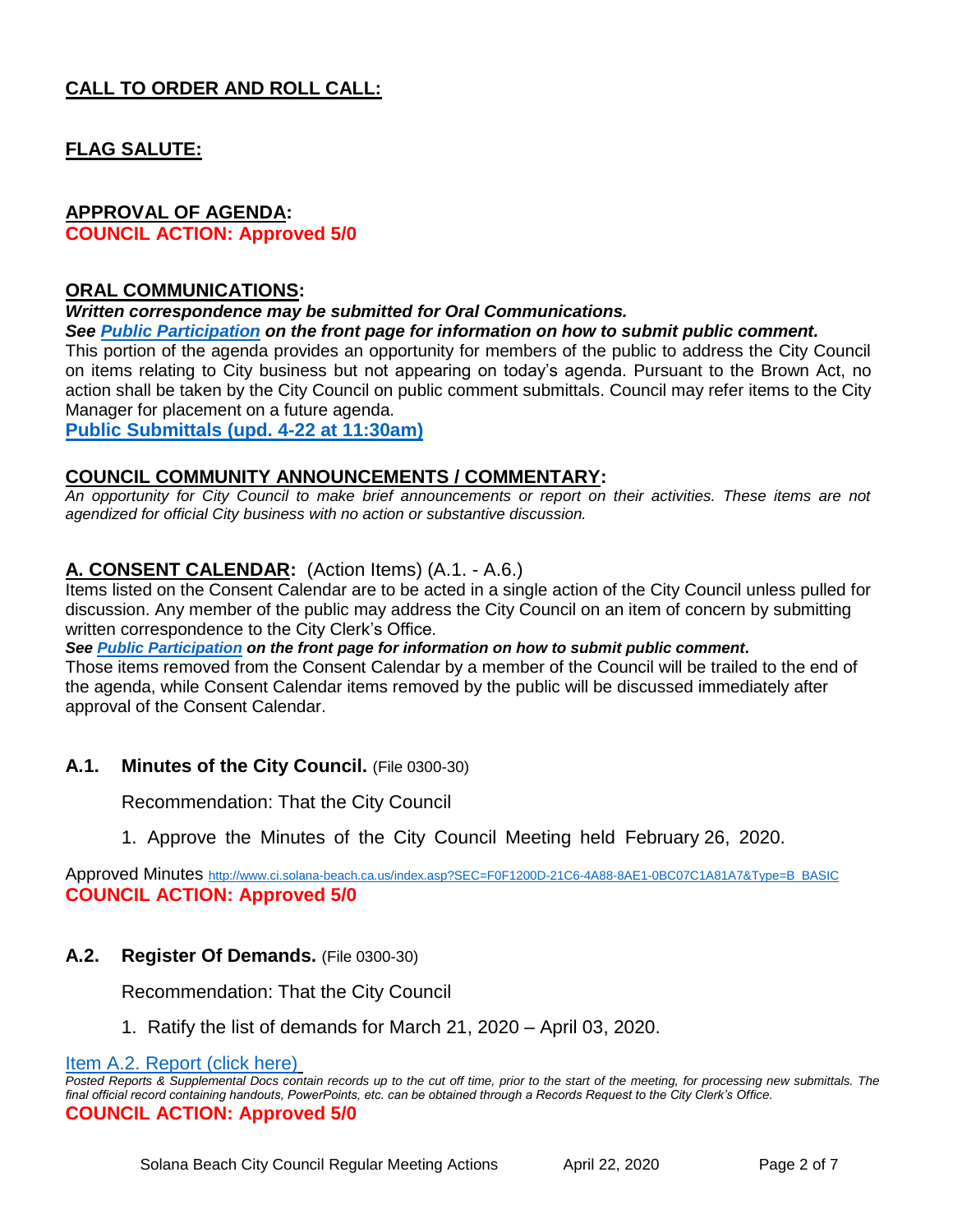## **A.3. General Fund Adopted Budget for Fiscal Year 2019-2020 Changes.** (File 0330-30)

Recommendation: That the City Council

1. Receive the report listing changes made to the Fiscal Year 2019-2020 General Fund Adopted Budget.

#### [Item A.3. Report \(click here\)](https://solanabeach.govoffice3.com/vertical/Sites/%7B840804C2-F869-4904-9AE3-720581350CE7%7D/uploads/Item_A.3._Report_(click_here)_04-22-20_-_O.pdf)

*Posted Reports & Supplemental Docs contain records up to the cut off time, prior to the start of the meeting, for processing new submittals. The final official record containing handouts, PowerPoints, etc. can be obtained through a Records Request to the City Clerk's Office.* **COUNCIL ACTION: Approved 5/0**

**A.4.** Skipped number.

#### **A.5. TransNet Funds Transfer.** (File 0390-35)

Recommendation: That the City Council

1. Adopt **Resolution 2020-040 a**pproving the transfer of \$2,420 of TransNet funds from the Stevens-Valley Corridor Improvement Project (SANDAG MPO ID SB17) to the Pavement Resurfacing Project (SANDAG MPO ID SB16).

[Item A.5. Report \(click here\)](https://solanabeach.govoffice3.com/vertical/Sites/%7B840804C2-F869-4904-9AE3-720581350CE7%7D/uploads/Item_A.5._Report_(click_here)_04-22-20_-_O.pdf)

*Posted Reports & Supplemental Docs contain records up to the cut off time, prior to the start of the meeting, for processing new submittals. The final official record containing handouts, PowerPoints, etc. can be obtained through a Records Request to the City Clerk's Office.* **COUNCIL ACTION: Approved 5/0**

## **A.6. Regular Council Meetings Temporary Time Change.** (File 0410-05)

Recommendation: That the City Council

1. Adopt **Resolution 2020-043** to establish a 4:00 p.m. start time for the regular City Council meetings on a temporary basis.

#### [Item A.6. Report \(click here\)](https://solanabeach.govoffice3.com/vertical/Sites/%7B840804C2-F869-4904-9AE3-720581350CE7%7D/uploads/Item_A.6._Report_(click_here)_04-22-20_-_O.pdf)

*Posted Reports & Supplemental Docs contain records up to the cut off time, prior to the start of the meeting, for processing new submittals. The final official record containing handouts, PowerPoints, etc. can be obtained through a Records Request to the City Clerk's Office.* **COUNCIL ACTION: Approved 5/0**

## **B. PUBLIC HEARINGS:** (B.1. – B.3.)

This portion of the agenda provides citizens an opportunity to express their views on a specific issue, as required by law after proper noticing by, by submitting written comments.

*See [Public Participation](#page-0-0) on the front page for information on how to submit public comment.* 

After considering all of the evidence, including written materials and oral testimony, the City Council must make a decision supported by findings and the findings must be supported by substantial evidence in the record. An applicant or designee(s) for a private development/business project, for which the public hearing is being held, is allotted a total of fifteen minutes to speak, as per SBMC 2.04.210.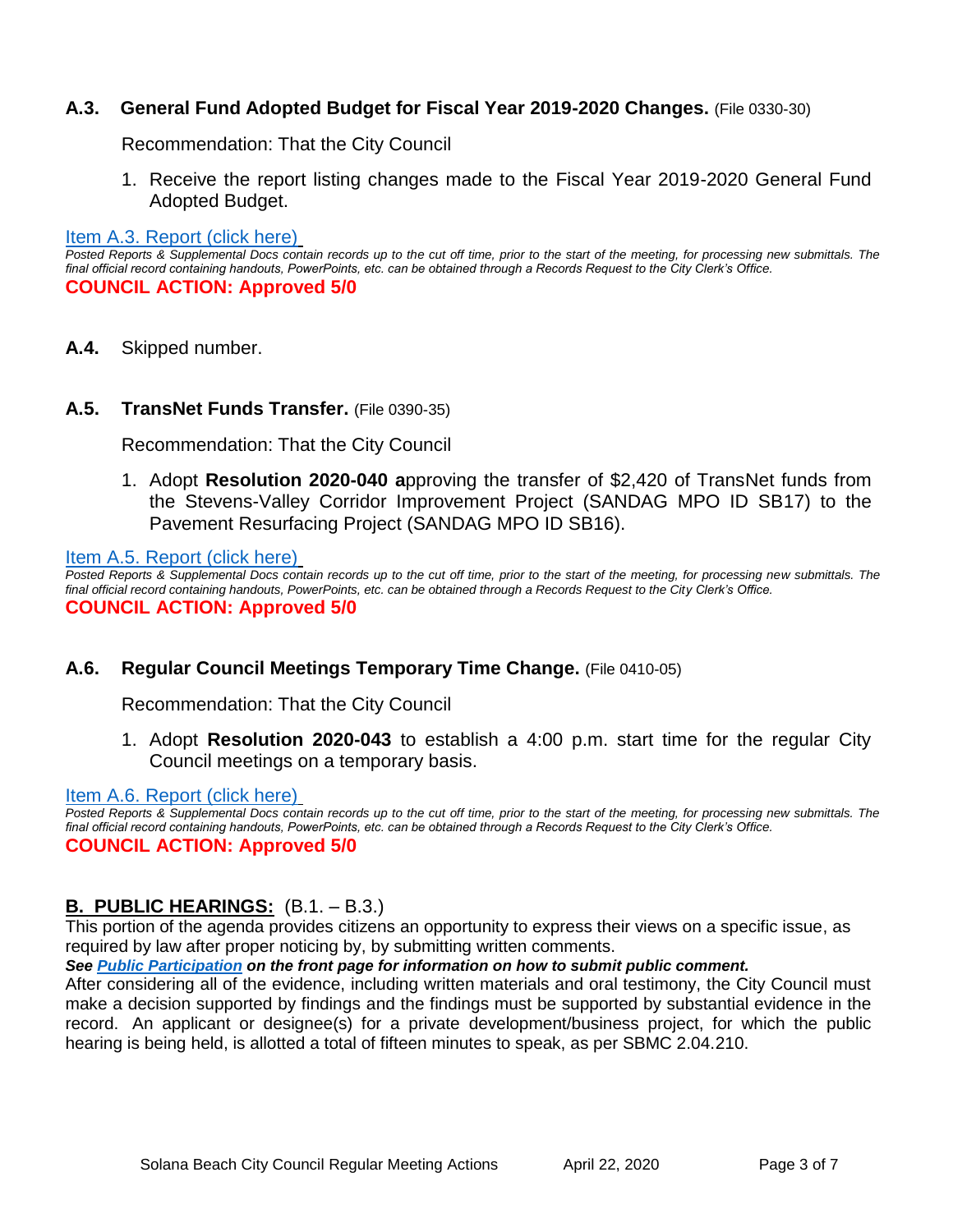## **B.1. Public Hearing: 675 Glenmont Dr., Applicant: Roemmich-Nottingham, Case: DRP 19- 004.** (File 0600-40)

The proposed project meets the minimum zoning requirements under the SBMC, may be found to be consistent with the General Plan and may be found, as conditioned, to meet the discretionary findings required as discussed in this report to approve a DRP. Therefore, Staff recommends that the City Council:

- 1. Conduct the Public Hearing: Open the Public Hearing, Report Council Disclosures, Receive Public Testimony, and Close the Public Hearing.
- 2. Find the project exempt from the California Environmental Quality Act pursuant to Sections 15301 and 15302 of the State CEQA Guidelines; and
- 3. If the City Council makes the requisite findings and approves the project, adopt **Resolution 2020-024** conditionally approving a DRP to reconstruct a single-story, single-family residence, construct a 211 square-foot single-story addition, and perform associated site improvements at 675 Glenmont Drive, Solana Beach.

## [Item B.1. Report \(click here\)](https://solanabeach.govoffice3.com/vertical/Sites/%7B840804C2-F869-4904-9AE3-720581350CE7%7D/uploads/Item_B.1._Report_(click_here)_04-22-20_-_O.pdf)

[PowerPoint Presentation](https://solanabeach.govoffice3.com/vertical/Sites/%7B840804C2-F869-4904-9AE3-720581350CE7%7D/uploads/B.1._Staff_Davis_presentation.pptx)

*Posted Reports & Supplemental Docs contain records up to the cut off time, prior to the start of the meeting, for processing new submittals. The final official record containing handouts, PowerPoints, etc. can be obtained through a Records Request to the City Clerk's Office.* **COUNCIL ACTION: Approved 5/0**

## **B.2. Public Hearing: 447 E. Cliff Street, Applicant: Davis, Case: MOD 19-002, SDP 20-004.**  (File 0600-40)

The proposed project meets the minimum objective requirements under the SBMC, is consistent with the General Plan and may be found, as conditioned, to meet the discretionary findings required as discussed in this report to approve a DRP and administratively issue a SDP. Therefore, Staff recommends that the City Council:

- 1. Conduct the Public Hearing: Open the Public Hearing, Report Council Disclosures, Receive Public Testimony, and Close the Public Hearing.
- 2. Find the project exempt from the California Environmental Quality Act pursuant to Sections 15301 of the State CEQA Guidelines; and
- 3. If the City Council makes the requisite findings and approves the project, adopt **Resolution 2020-039** conditionally approving a MOD to the Resolution 2015-35 conditions of approval and approving an addition of 95 square feet to an existing Accessory Living Unit (ALU) and administratively approving a SDP located on property at 447 E. Cliff Street.

## [Item B.2. Report \(click here\)](https://solanabeach.govoffice3.com/vertical/Sites/%7B840804C2-F869-4904-9AE3-720581350CE7%7D/uploads/Item_B.2._Report_(click_here)_04-22-20_-_O.pdf)

[PowerPoint Presentation](https://solanabeach.govoffice3.com/vertical/Sites/%7B840804C2-F869-4904-9AE3-720581350CE7%7D/uploads/B.2_Staff_-_PH-_675_Glenmont_-_Roemmich-Nottingham_Cont_Hearing.pptx) *Posted Reports & Supplemental Docs contain records up to the cut off time, prior to the start of the meeting, for processing new submittals. The final official record containing handouts, PowerPoints, etc. can be obtained through a Records Request to the City Clerk's Office.* **COUNCIL ACTION: Approved 4/0/1 (Recused: Hegenauer)** 

**B.3. Public Hearing:** *TransNet* **Local Street Improvement Program of Projects for Fiscal Years 2021 through 2025.** (File 0820-90)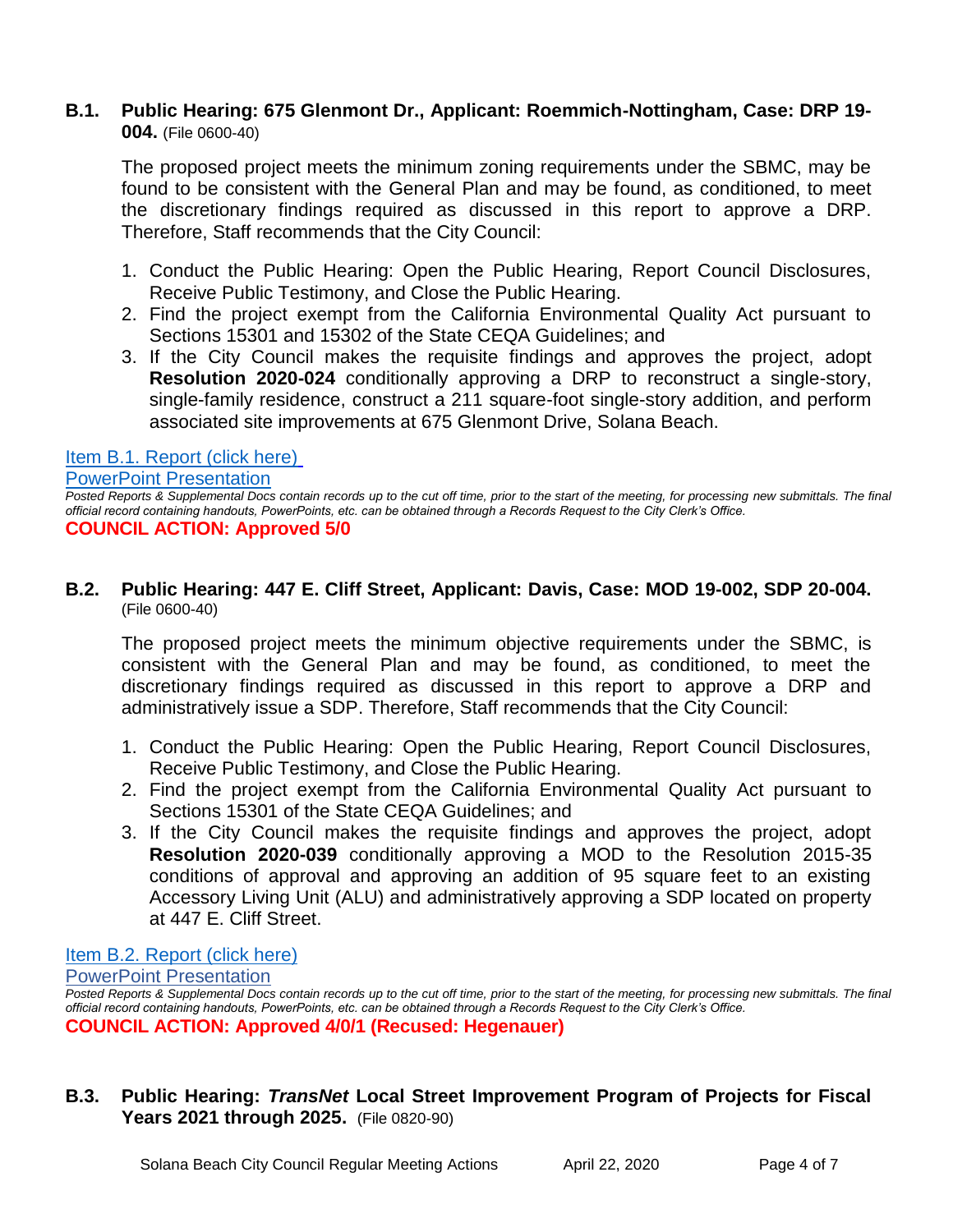## Recommendation: That the City Council

- 1. Conduct the Public Hearing: Open the Public Hearing, Report Council disclosures, Receive public testimony, and Close the Public Hearing.
- 2. Consider Adoption of **Resolution 2020-041**, approving the *TransNet* Local Street Improvement Program list of projects for Fiscal Years 2021 through 2025.

#### [Item B.3. Report \(click here\)](https://solanabeach.govoffice3.com/vertical/Sites/%7B840804C2-F869-4904-9AE3-720581350CE7%7D/uploads/Item_B.3._Report_(click_here)_04-22-20_-_O.pdf)

*Posted Reports & Supplemental Docs contain records up to the cut off time, prior to the start of the meeting, for processing new submittals. The final official record containing handouts, PowerPoints, etc. can be obtained through a Records Request to the City Clerk's Office.* **COUNCIL ACTION: Approved 5/0**

## **C. STAFF REPORTS: (C.1. – C.2.)**

*See [Public Participation](#page-0-0) on the front page for information on how to submit public comment.* 

## **C.1. Solana Energy Alliance (SEA) 2/12/20 Quarterly Update Follow Up**. (File 1010-45)

Recommendation: That the City Council

- 1. Provide direction regarding the rate discount to apply in developing an adjusted rate schedule.
- 2. Direct Staff to schedule a rate public hearing with an updated rate schedule reflecting Council direction at the May 13, 2020 City Council meeting.

## [Item C.1. Report \(click here\)](https://solanabeach.govoffice3.com/vertical/Sites/%7B840804C2-F869-4904-9AE3-720581350CE7%7D/uploads/Item_C.1._Report_(click_here)_04-22-20_-_O.pdf)

[Item C.1. Supplemental Docs \(Updated 4-22 at 545pm\)](https://solanabeach.govoffice3.com/vertical/Sites/%7B840804C2-F869-4904-9AE3-720581350CE7%7D/uploads/Item_C.1._Supplemental_Docs_(Updated_4-22_545pm)_-_O.pdf)

[PowerPoint Presented](https://solanabeach.govoffice3.com/vertical/Sites/%7B840804C2-F869-4904-9AE3-720581350CE7%7D/uploads/C.1._Staff_SEA__2020_04_22_Draft_v2.pptx)

*Posted Reports & Supplemental Docs contain records up to the cut off time, prior to the start of the meeting, for processing new submittals. The final official record containing handouts, PowerPoints, etc. can be obtained through a Records Request to the City Clerk's Office.* **COUNCIL ACTION: Approved 5/0** to bring back an adjusted rate schedule with a 1% discount. **COUNCIL ACTION: Approved 5/0** to defer repayment to the General Fund.

## **C.2. Consideration of Resident & Business Relief Measures Related to COVID-19**

Recommendation: That the City Council

1. Discuss and consider ways in which the City might assist residents and businesses during the COVID-19 pandemic and provide direction to Staff as necessary.

#### [Item C.2. Report \(click here\)](https://solanabeach.govoffice3.com/vertical/Sites/%7B840804C2-F869-4904-9AE3-720581350CE7%7D/uploads/Item_C.2._Report_(click_here)_04-22-20.pdf)

[PowerPoint presented](https://solanabeach.govoffice3.com/vertical/Sites/%7B840804C2-F869-4904-9AE3-720581350CE7%7D/uploads/C.2._Staff_Resident__Business_Relief_Measures_-_Covid-19.pptx)

*Posted Reports & Supplemental Docs contain records up to the cut off time, prior to the start of the meeting, for processing new submittals. The final official record containing handouts, PowerPoints, etc. can be obtained through a Records Request to the City Clerk's Office.* Discussion and direction provided including considering waiving business certificate fees, short term vacation rental fees at the 2018 rate, maintain the current sewer rate, waiving the permit fees for Hillside Slope failures from recent rains, and not sending S.E.A. outstanding bills to collections.

## **COMPENSATION & REIMBURSEMENT DISCLOSURE:**

GC: Article 2.3. Compensation: 53232.3. (a) Reimbursable expenses shall include, but not be limited to, meals, lodging, and travel. 53232.3 (d) Members of a legislative body shall provide brief reports on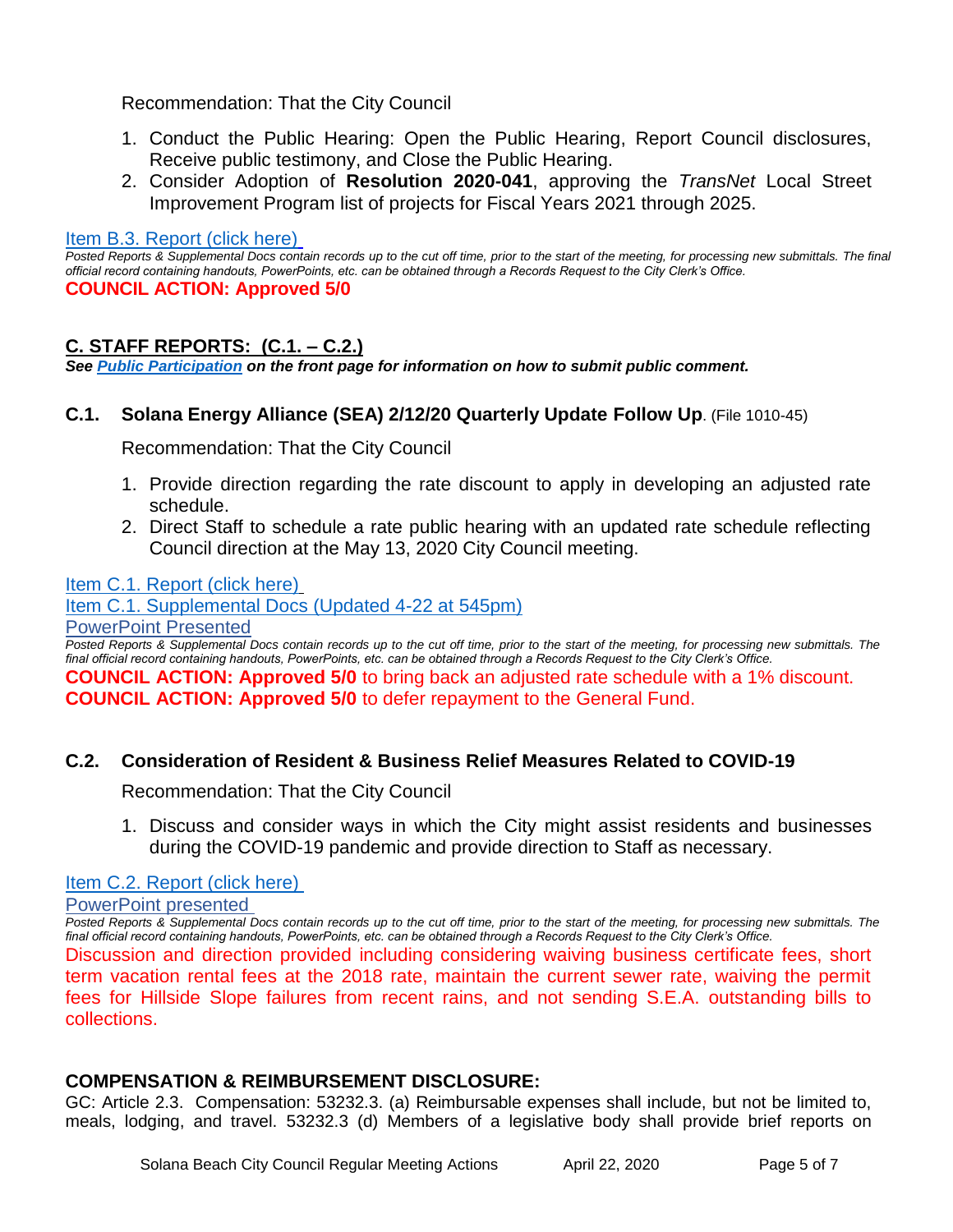meetings attended at the expense of the local agency "*City*" at the next regular meeting of the legislative body.

# **COUNCIL COMMITTEE REPORTS:** [Council Committees](https://www.ci.solana-beach.ca.us/index.asp?SEC=584E1192-3850-46EA-B977-088AC3E81E0D&Type=B_BASIC)

## **REGIONAL COMMITTEES: (outside agencies, appointed by this Council)**

- a. City Selection Committee (meets twice a year) Primary-Edson, Alternate-Zito
- b. County Service Area 17: Primary- Harless, Alternate-Edson
- c. Escondido Creek Watershed Authority: Becker /Staff (no alternate).
- d. League of Ca. Cities' San Diego County Executive Committee: Primary-Becker, Alternate- Harless and any subcommittees.
- e. League of Ca. Cities' Local Legislative Committee: Primary-Harless, Alternate-Becker
- f. League of Ca. Cities' Coastal Cities Issues Group (CCIG): Primary-Becker, Alternate-Harless
- g. North County Dispatch JPA: Primary-Harless, Alternate-Becker
- h. North County Transit District: Primary-Edson, Alternate-Becker
- i. Regional Solid Waste Association (RSWA): Primary-Hegenauer, Alternate-Becker
- j. SANDAG: Primary-Zito, 1<sup>st</sup> Alternate-Edson, 2<sup>nd</sup> Alternate-Becker, and any subcommittees.
- k. SANDAG Shoreline Preservation Committee: Primary-Hegenauer, Alternate-Zito
- l. San Dieguito River Valley JPA: Primary-Hegenauer, Alternate-Zito
- m. San Elijo JPA: Primary-Zito, Primary-Becker, Alternate-City Manager
- n. 22<sup>nd</sup> Agricultural District Association Community Relations Committee: Primary-Edson, Primary-**Harless**

## **STANDING COMMITTEES: (All Primary Members)** *(Permanent Committees)*

- a. Business Liaison Committee Zito, Edson.
- b. Fire Dept. Management Governance & Organizational Evaluation Harless, Hegenauer
- c. Highway 101 / Cedros Ave. Development Committee Edson, Becker
- d. Parks and Recreation Committee Zito, Harless
- e. Public Arts Committee Edson, Hegenauer
- f. School Relations Committee Hegenauer, Harless
- g. Solana Beach-Del Mar Relations Committee Zito, Edson

# **ADJOURN:**

*Always refer the City's website Event Calendar for Regular or Special Meetings or an updated schedule. Or Contact City Hall 858-720-2400 [www.cityofsolanabeach.org](http://www.cityofsolanabeach.org/)* 

#### **AFFIDAVIT OF POSTING**

*STATE OF CALIFORNIA COUNTY OF SAN DIEGO COLNTE OF CALIFORNIA*<br>*COUNTY OF SAN DIEGO*<br>*CITY OF SOLANA BEACH*  $\int$